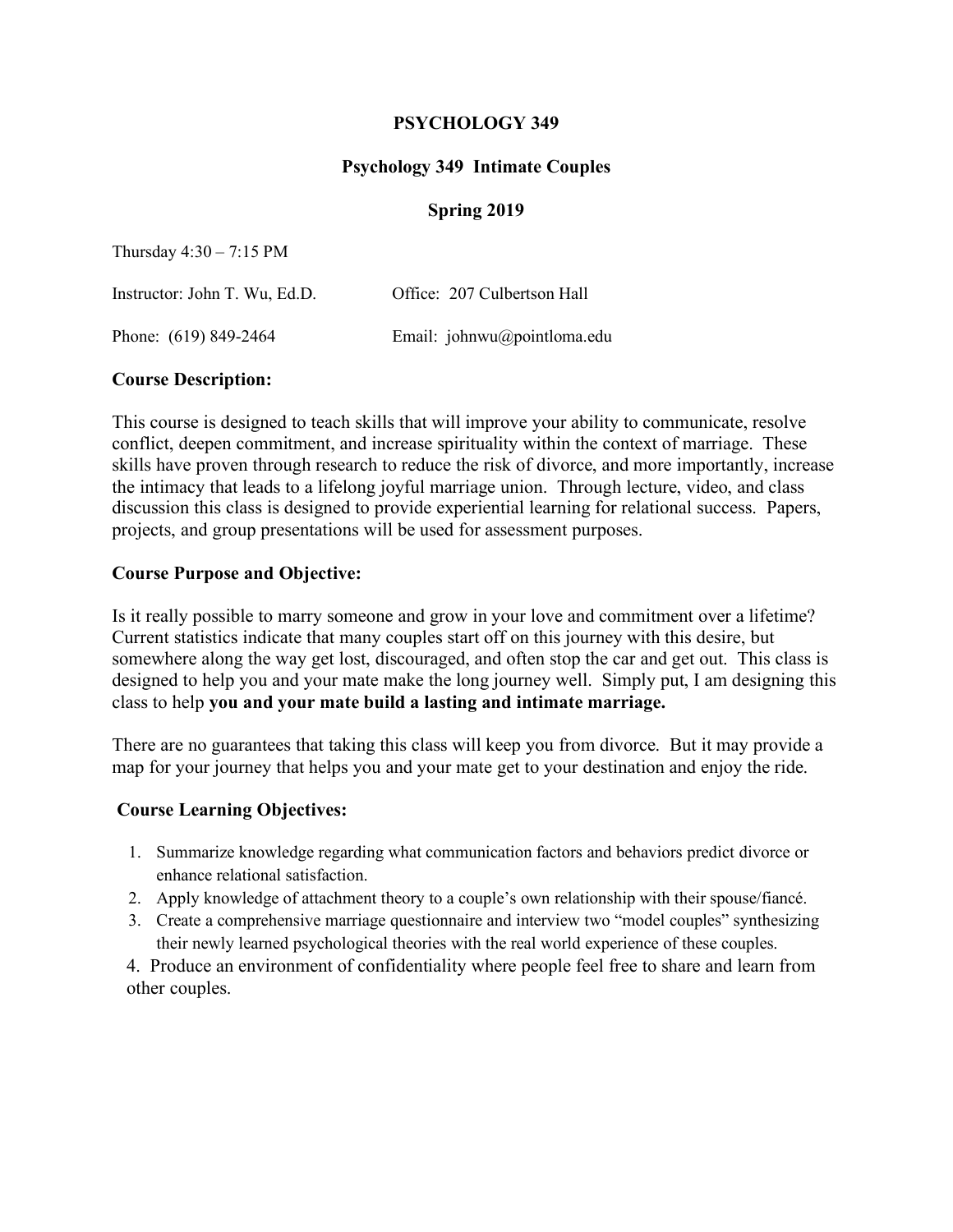## **Course Design:**

This course is designed to use both didactic and experiential formats. Roughly the first half of the weekly time is set aside for teaching about marriage skills. The second half of the time is set aside for exercises, coaching, and free discussion.

The course is restricted to married and engaged couples. The main reason for this is that I assume that you and your partner have already committed your lives to one another. **We will not discuss factors in choosing a mate or the suitability of you and your mate. The entire focus of the course is to help you and your mate grow closer in your relationship with one another.** As such, if you or your partner are unsure whether you want to stay together, I recommend that you seek couples therapy to address the specifics of your relationship. **This course is not designed for couples in deep distress, or a last-ditch attempt to hold couples together**. Instead, it is designed to help committed couples grow in their commitment to one another, utilizing techniques proven by research.

## **Confidentiality:**

It is essential that all members enter into a verbal contract of confidentiality. This means that no one discusses anything that is spoken about in the group outside the group. The professor will also abide by this principle except in cases where consultation is needed or where he is required to report by law (e.g., child, elder, dependent adult, spouse abuse, or risk to hurt self or someone else). You may share your experience of group (what you are learning about relationships and yourself) with others outside group but never disclose the names or experiences of other members. Discussing group issues with your mate is encouraged without divulging names or other personal information. I encourage you and your mate to discuss what you are willing to share with the group. To benefit most, **there may be times when you two share difficult topics, but the goal should never be to needlessly embarrass your mate**.

### **Assignments:**

- **Married Couple Interview**:
	- o Each couple will interview two happily married couples. Scan ahead in the required books to create list of questions that relate to the material we are studying. Write your interview in a **joint 4-6 page paper**, and be prepared to share your findings with the group.
- **Mid-Semester Reflection Paper:**
	- o After finishing the first book A Lasting Promise, each member of the couple will turn in a **separate 2-3 page paper** containing their reflections about the material, what ground rules you will set up as a couple, and how you see using the tools in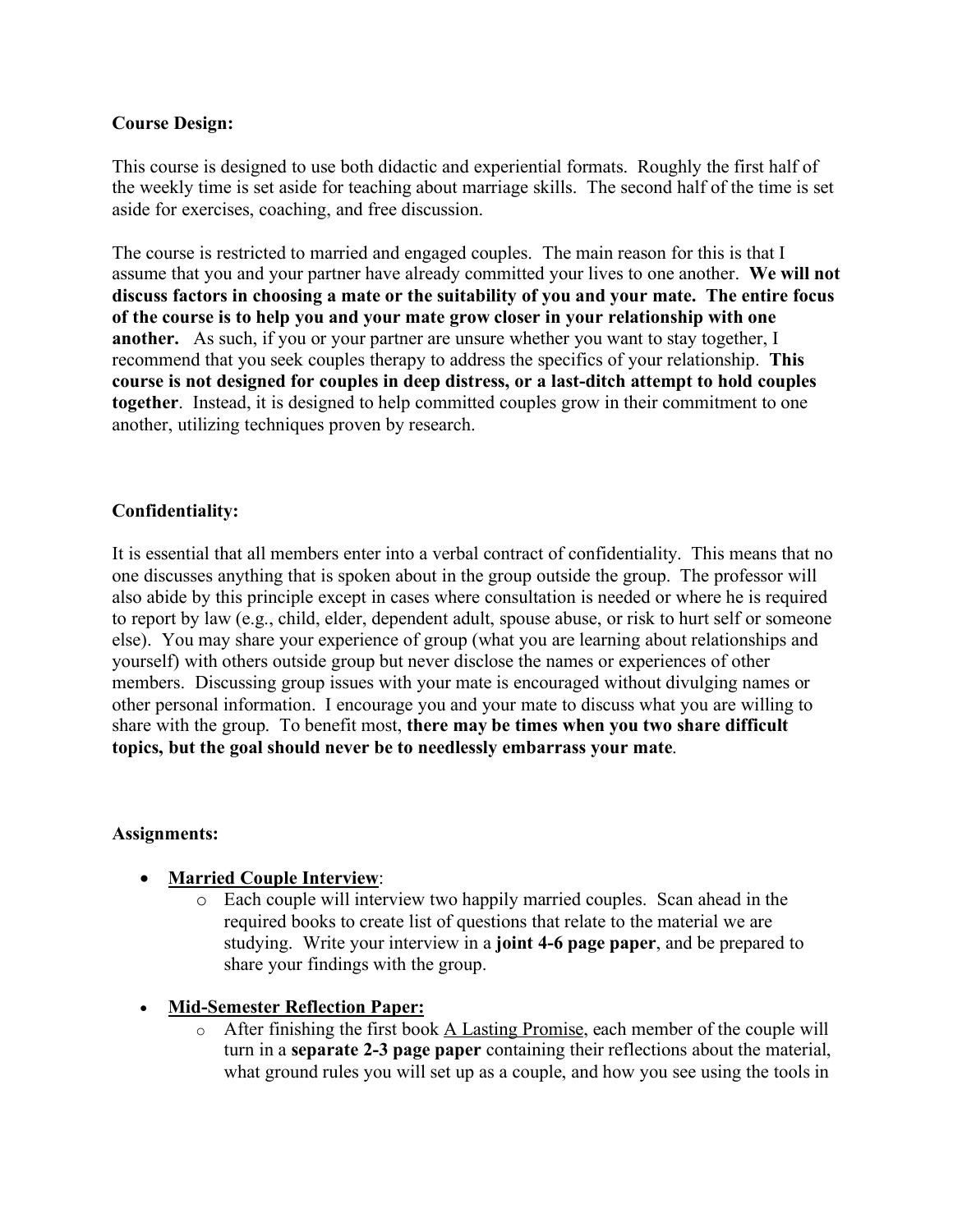your marriage. I recommend that each person maintain a personal journal to record your reflections and personal applications across the course.

# • **Hosting:**

- o Each couple will sign up for sessions where they are the "hosts" of the class that day. This entails setting up the room, playing fun background music (hopefully something positive and love related), arranging a light snack (does not have to be expensive), and creating the discussion questions for that day.
- o The discussion starter can come from our readings that week or an article about relationships you have come across. Come up with three discussion questions about the topic and write them on the board at the beginning of class.

## • **Joint Declaration Project:**

- o On the last day of class, each person will turn in a **separate marriage declaration project**. This project will include:
	- a summary of what you learned about relationships from your family and past, both good and bad (let the AAI questions influence you but don't feel you have to answer each one)
	- what is your "demon dance" with your partner
	- what do you and your partner need most at these times
	- what techniques you might use in difficult situations
	- finally a letter of commitment written to your partner

Please make two copies of this assignment because I plan to keep the copy that is turned in to me.

## **Grading:**

The semester grade will be based on 1) your attendance, 2) completing the four assignments, 3) participation in the exercises. The actions of both partners will impact the grade of both. In other words, if only one person is receiving a grade, the actions of both affect that grade. If two people are receiving a grade, both partners will receive the same grade. Does that mean that if one person wants to sabotage the grade of the other and refuses to do any work, that both partners would receive a poor grade? Yes. This is marriage. Get used to it.  $\odot$ 

Because so much of this course is participatory, missing any sessions is greatly discouraged. If more than two sessions are missed, the couple's grade will be lowered by one grade.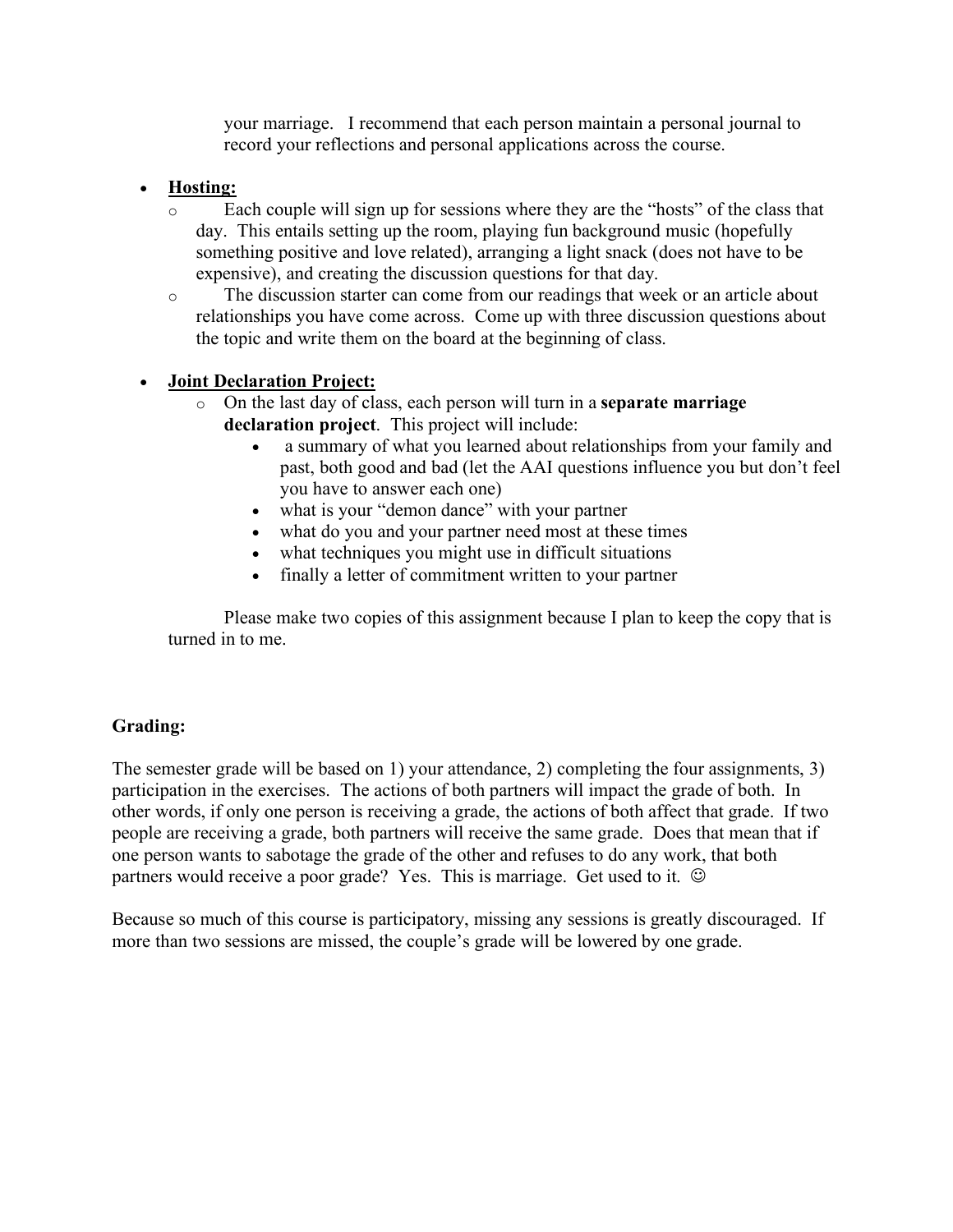## **Office Hours:**

Most of your issues will be handled within class. I encourage you to bring difficulties you are experiencing with one another to the group to be addressed and helped there.

## **Required Reading:**

A Lasting Promise: A Christian Guide to Fighting For Your Marriage. 2014. Stanley, Trathen, McCain, Bryan. Jossey-Bates. (One book for the couple).

The PREP Couple's Notes. 2010. Stanley, Markman, Blumberg. (One set for the couple, buy in class).

Created for Connection: Seven Conversations for a Lifetime of Love. 2016. Dr. Susan Johnson and Kenneth Sanderfer. Little, Brown, and Company. (One copy for the couple).

## **FINAL EXAMINATION POLICY**

-

Successful completion of this class requires taking the final examination **on its scheduled day**. The final examination schedule is posted on the Class Schedules site. No requests for early examinations or alternative days will be approved.

### **PLNU COPYRIGHT POLICY**

Point Loma Nazarene University, as a non-profit educational institution, is entitled by law to use materials protected by the US Copyright Act for classroom education. Any use of those materials outside the class may violate the law.

### **PLNU ACADEMIC HONESTY POLICY**

Students should demonstrate academic honesty by doing original work and by giving appropriate credit to the ideas of others. Academic dishonesty is the act of presenting information, ideas, and/or concepts as one's own when in reality they are the results of another person's creativity and effort. A faculty member who believes a situation involving academic dishonesty has been detected may assign a failing grade for that assignment or examination, or, depending on the seriousness of the offense, for the course. Faculty should follow and students may appeal using the procedure in the university Catalog. See Academic Policies for definitions of kinds of academic dishonesty and for further policy information.

### **PLNU ACADEMIC ACCOMMODATIONS POLICY**

If you have a diagnosed disability, please contact PLNU's Disability Resource Center (DRC) to demonstrate need and to register for accommodation by phone at 619-849-2486 or by e-mail at DRC@pointloma.edu. See Disability Resource Center for additional information.

### **PLNU ATTENDANCE AND PARTICIPATION POLICY**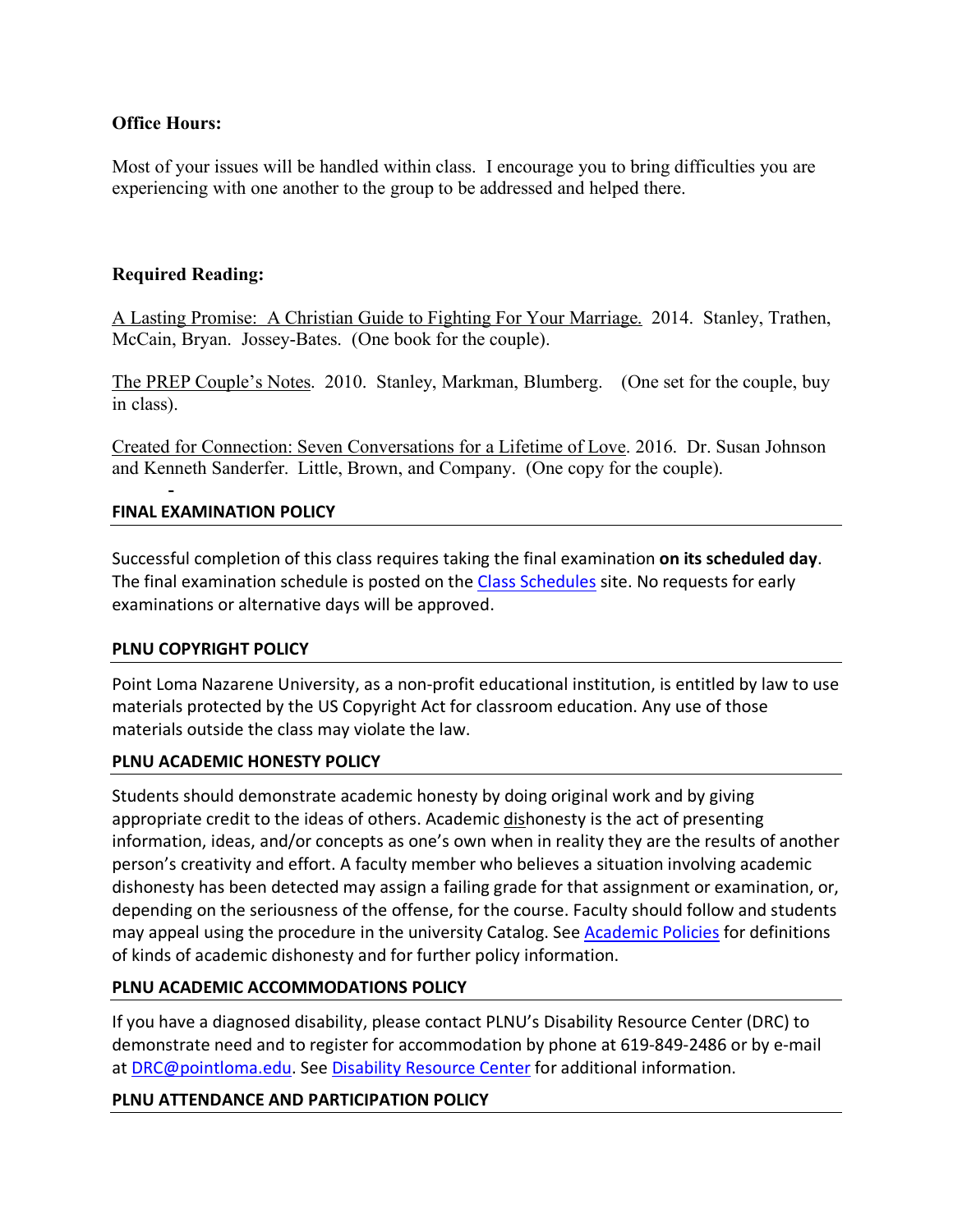Regular and punctual attendance at all classes is considered essential to optimum academic achievement. If the student is absent from more than 10 percent of class meetings, the faculty member can file a written report which may result in de-enrollment. If the absences exceed 20 percent, the student may be de-enrolled without notice until the university drop date or, after that date, receive the appropriate grade for their work and participation. See Academic Policies in the Undergraduate Academic Catalog.

Here are the tentative dates for your reading and other assignments.

| Thursday 1/10/19 | Introduction: Saving Your Marriage Before It<br>Starts (SYMBIS) Chpt 1: Have You Faced the<br>Myths of Marriage with Honesty? |
|------------------|-------------------------------------------------------------------------------------------------------------------------------|
| 1/17             | A Lasting Promise (ALP) Read Chpt 1& 3:<br>Foundations and Oneness, Prayer                                                    |
| 1/24             | ALP Read Chpt 2 & 5: Communication. Filters<br>and Criticism                                                                  |
| 1/31             | ALP Read Chpt 4 & 6: Solving Problems and<br>Ground Rules.                                                                    |
| 2/7              | ALP Read Chpt 8 &9: Expectations and Hidden<br>Issues.                                                                        |
| 2/14             | <b>Class Project</b>                                                                                                          |
| 2/21             | ALP Read Chpt 14 & 15: Commitment and<br>Forgiveness. Amy Grant.                                                              |
|                  | <b>Marriage Interviews Due</b>                                                                                                |
|                  | Esther Perel: Where Should We Begin ep 1                                                                                      |
|                  | How Live and Not Kill Spouse                                                                                                  |
|                  | The Number 1 Key to Incredible Sex I and II                                                                                   |
| 2/28             | ALP Read Chpt 11, 12, 13, 16: Friendship, Sex,                                                                                |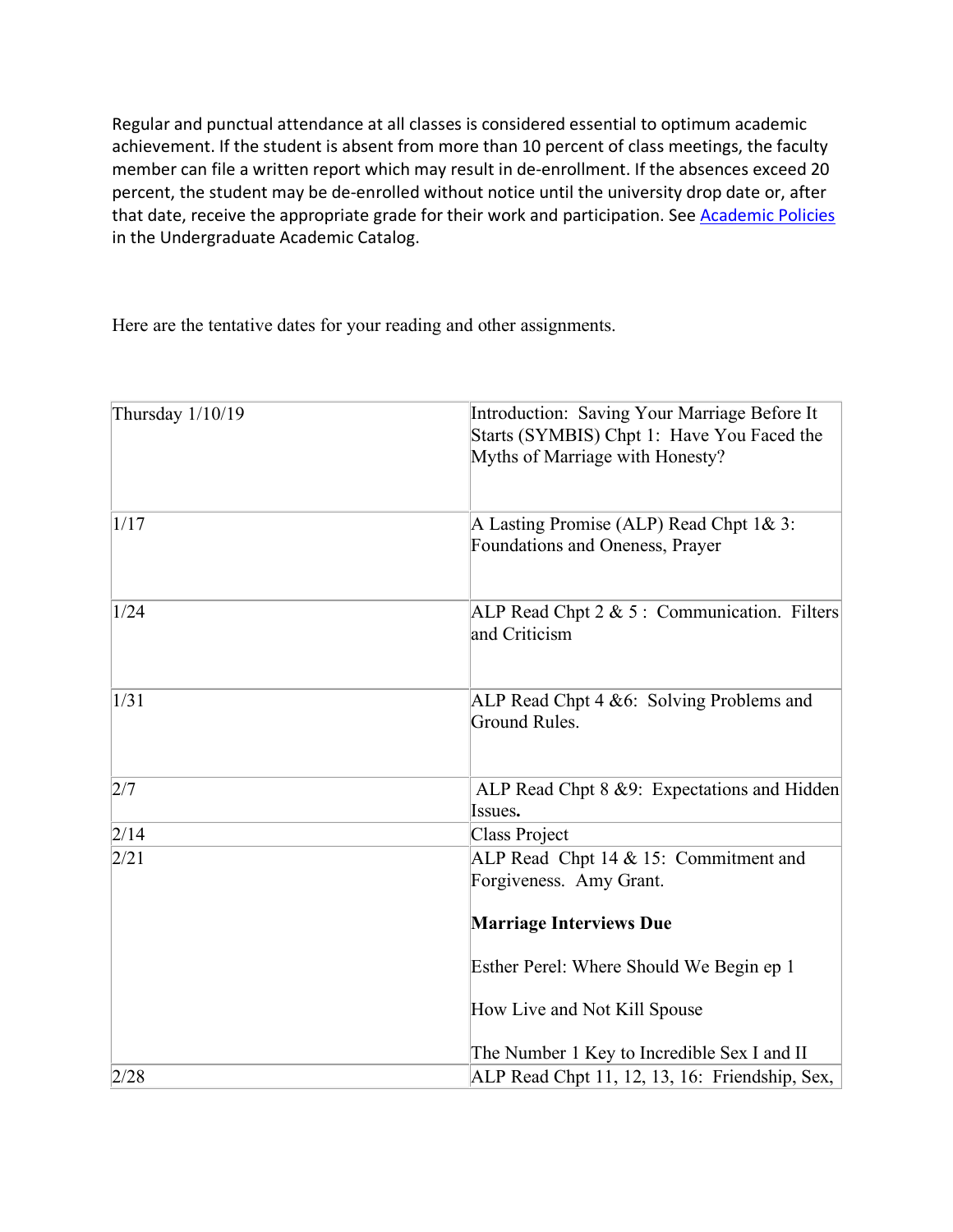|      | and Spirituality                                                 |
|------|------------------------------------------------------------------|
|      | The Number 1 Key to Incredible Sex I and II                      |
| 3/7  | <b>Spring Break</b>                                              |
| 3/14 | CFC: Love and Attachment : Pg 17-70                              |
|      | Movie: War Room                                                  |
|      | <b>ARE Questions</b>                                             |
|      | <b>Mid Semester Paper Due</b>                                    |
| 3/21 | CFC: Pg 71-108 Conversation 1: Recognize the<br>Demon Dialogues  |
| 3/28 | CFC: pg 109-132 Conversation 2: Finding the<br>Raw Spots         |
|      | Money Habitudes                                                  |
|      | CFC: pg 133-154 Conversation 3: Revisit a<br><b>Rocky Moment</b> |
| 4/4  | CFC: pg 154-180 Conversation 4: Hold Me<br>Tight                 |
| 4/11 | CFC: 181-199: Conversation 5: Forgiving<br>Injuries              |
|      | CFC: 200-218 Conversation 6: Tender Touch<br>and Sex             |
|      |                                                                  |
| 4/18 | CFC: 219-245 Conversation 7: Keeping Your<br>Love Alive          |
|      | Read 249-291 The Power of Hold Me Tight                          |
|      | <b>Final Declaration Project Due</b>                             |
| 4/25 | No Class: Conference Day                                         |